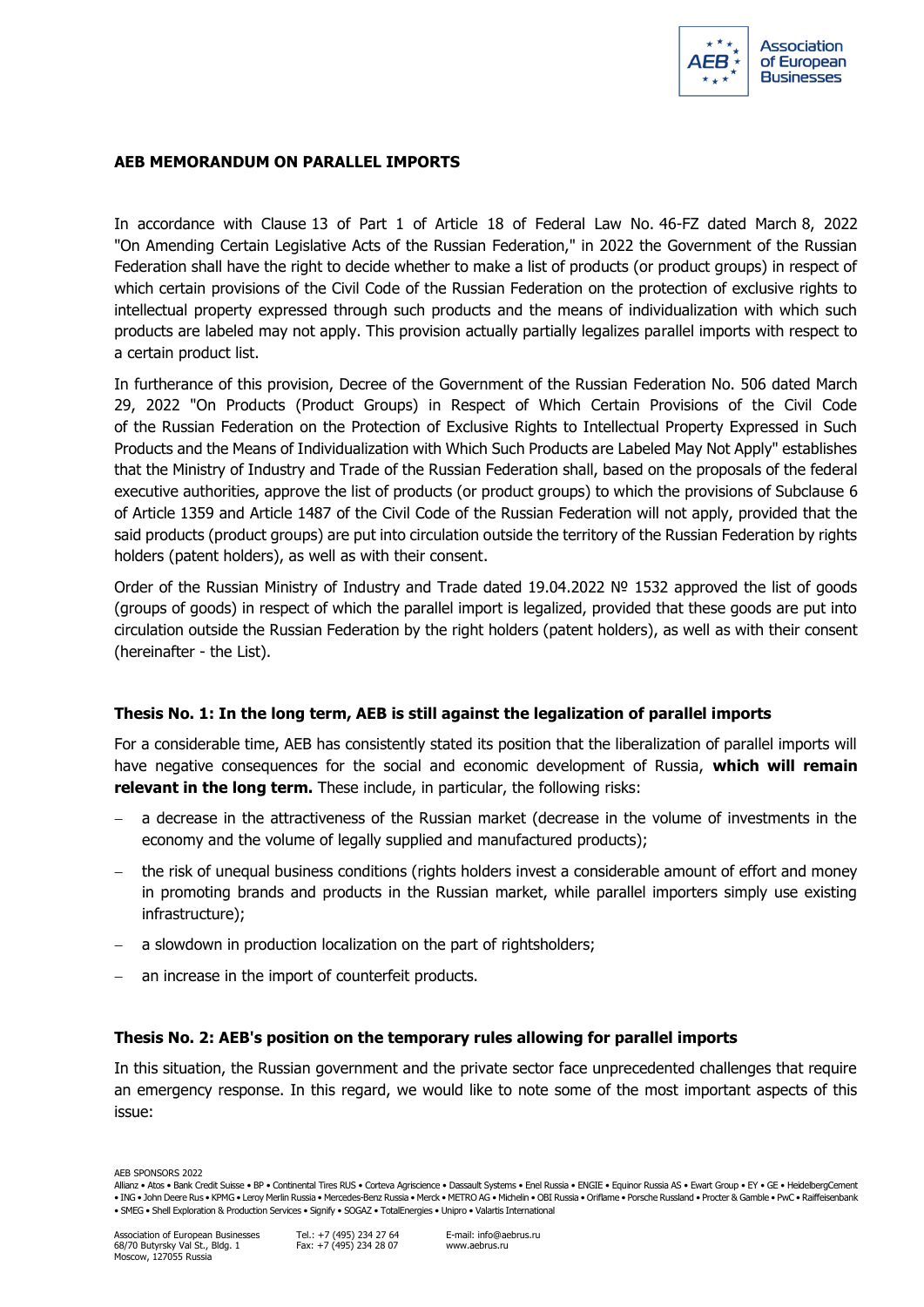

1. The measures currently being taken should be **temporary** in order to ensure the availability in the domestic market of the Russian Federation of only such products that are not imported under sanctions pressure, and the production of which has not been established or has been terminated/suspended in Russia.

2. The introduction of products into circulation is possible only in accordance with clearly established **criteria**. It is important to stipulate that parallel imports of products should not be allowed if any of the following criteria are met:

manufacturers have not stopped/suspended production in Russia and/or continue deliveries to the domestic Russian market;

the presence of importers authorized by a foreign rights holder in Russia.

3. If a company is unable to manufacture and/or supply products due to a lack of raw materials or packaging, for reasons beyond the company's control, such a company should be **given a certain period in which to resolve the situation.** Possible solutions:

establishing a reasonable period for resolving problems, during which this regulation will not apply;

establishing the possibility of maintaining priority if a similar (equivalent) product is being manufactured. To determine equivalence, the criteria contained in the laws on the contract system may be used. A product equivalent is an offer from a supplier to supply products with a trademark that differs from the brand specified in the documentation.

4. If a decision is made to allow parallel imports with respect to a certain product, it is important to provide a mechanism for its cancellation (including exclusion from the list of authorized products and **restoration** of the previous importation procedure if the rights holder provides evidence of the elimination of the grounds for permitting parallel imports). Besides, it is necessary to provide for the possibility of regular **review of the decision to allow parallel imports.**

5. Article 6 of the Law "On Protection of Consumer Rights" establishes the manufacturer's obligation to ensure the repair and maintenance of products, as well as the release and delivery to trade and repair organizations of spare parts in the amount and range necessary for the repair and maintenance during the period of production and after the end of production, during the service life of products.

Manufacturers of products imported by parallel importers may have no organization authorized by them (manufacturers) within the Russian Federation. In such cases, consumers will not have a real opportunity to exercise the rights provided for by the law to the repair and maintenance of products they have purchased due to the absence of an entity against which claims could be made. Besides, independent importers may import into Russia any products that are not intended by a foreign manufacturer for sale in the Russian market. In these cases, a foreign manufacturer (or its authorized organization) will have no actual opportunity to provide the repair and maintenance of such products due to the lack of necessary spare parts and/or consumables.

This problem is most relevant for products with long service lives (engineering, electronic, and other similar products).

In view of the foregoing, it seems necessary to amend Article 6 of the Law "On Protection of Consumer Rights" in terms of defining the importer as an entity that must ensure the respect for consumer rights provided for in this article in relation to the repair and maintenance of imported products, in cases where a foreign manufacturer has no authorized organization in the Russian territory, as well as in relation to products imported by the manufacturer that are not intended by the manufacturer for sale in the Russian market (even if such manufacturer has an authorized organization in the territory of the Russian Federation).

AEB SPONSORS 2022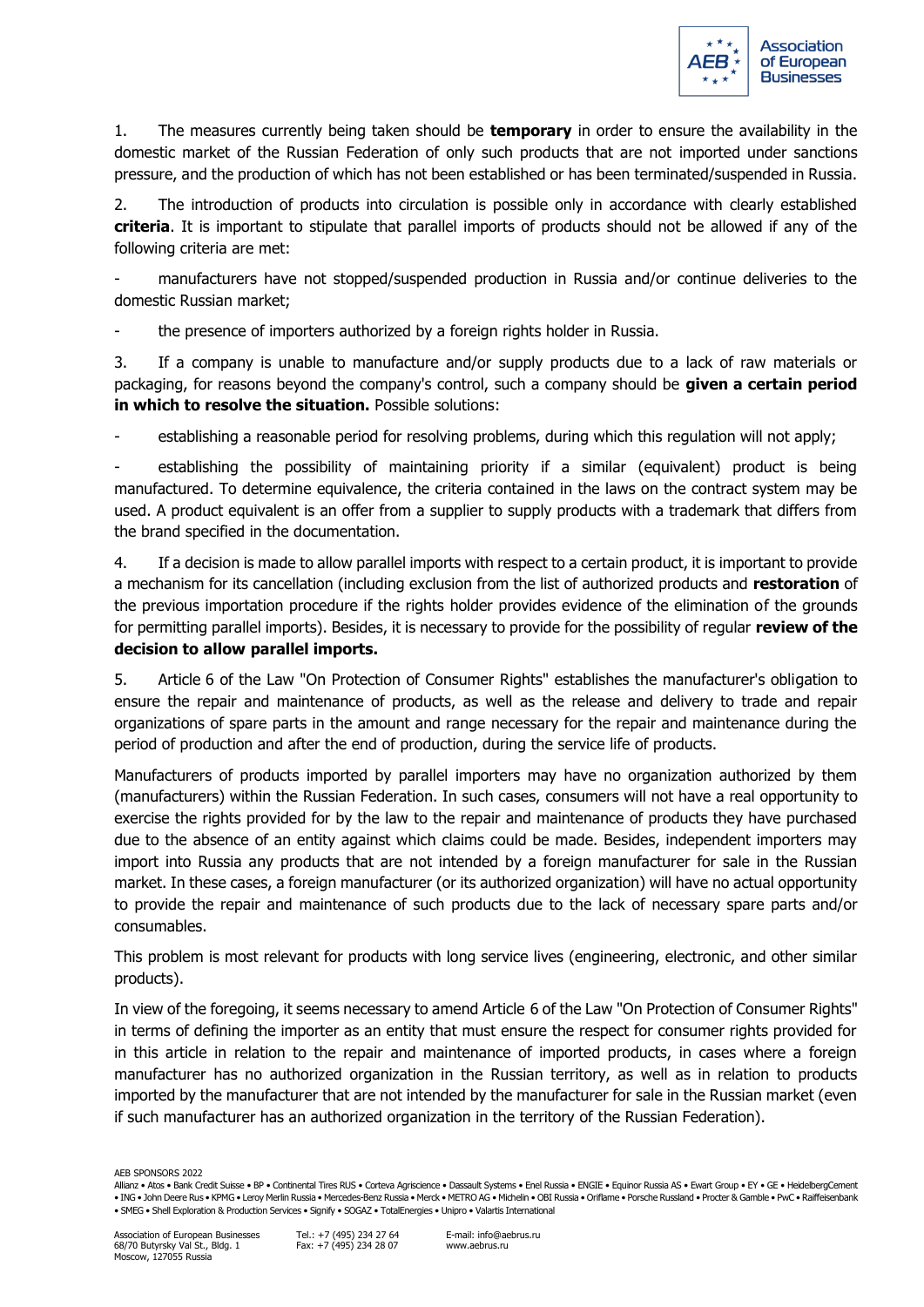

6. In order to **combat the circulation of counterfeit (infringing) products**, as well as to verify the authenticity of imported products, it is necessary to stipulate that notice is to be sent to the rights holder when importing products registered in the Customs Intellectual Property Register (TROIS), and when importing products marked with trademarks entered in the register of trademarks of the Federal Service for Intellectual Property (Rospatent) as part of the ex officio procedure. We believe that notifying the rights holder, without suspending the release period of such products, of the importation of products containing intellectual property will allow, in the situation of legalization of parallel imports, to maintain a balance between the need to create alternative supply channels and the rights of parallel importers, on the one hand, and ensuring market protection against counterfeit products, on the other hand.

7. Please be informed that legislative changes aimed at legalizing parallel imports should not affect the current legislative rules on criminal, administrative and civil liability for the production/import, storage, distribution / offer for sale of products on which the rights holder's trademark is unlawfully placed / placed without the consent of the rights holder (counterfeit [infringing] products).

# **Thesis No. 3: AEB's position on the temporary rules allowing for parallel imports in relation to certain industries**

## **Construction Equipment Committee position**

In addition to the above-mentioned risks of the legalization of parallel imports, the importation of certain product groups, including agricultural, road construction, and special equipment may entail the risk of a safety breach during the operation of such equipment (due to the fact that it is a source of increased danger).

Moreover, as one of the consequences, we note the possibility of a decrease in the quality of maintenance service for such equipment (up to the impossibility of its implementation).

**Taking into account the above-mentioned risks, we request that agricultural, road construction, and special equipment (self-propelled vehicles) not be included in the list of products allowed for parallel imports.**

### **IT and Telecom Committee position**

In addition to the risks of the legalization of parallel imports specified in this document, parallel imports of telecommunications equipment may entail both a decrease in the operational quality of communication networks in the Russian Federation and a decrease in the possibility of comprehensive maintenance for communication networks. These risks arise because with parallel imports:

- an equipment manufacturer, being a rights holder, will not be able to take responsibility for the quality of equipment functioning outside the contract territory, or to ensure compliance with the requirements of the warranty or any types of technical support;
- an equipment manufacturer, being a rights holder, will not be able to provide support to ensure comprehensive certification of the equipment or the passing of the electromagnetic compatibility test;
- an equipment manufacturer, being a rights holder, will not provide users with access to license keys for managing technical capacity or functionality.
- The above provisions may result in the risk of unstable functioning of the critical information infrastructure of the Russian Federation.

AEB SPONSORS 2022

Allianz • Atos • Bank Credit Suisse • BP • Continental Tires RUS • Corteva Agriscience • Dassault Systems • Enel Russia • ENGIE • Equinor Russia AS • Ewart Group • EY • GE • HeidelbergCement • ING • John Deere Rus • KPMG • Leroy Merlin Russia • Mercedes-Benz Russia • Merck • METRO AG • Michelin • OBI Russia • Oriflame • Porsche Russland • Procter & Gamble • PwC • Raiffeisenbank • SMEG • Shell Exploration & Production Services • Signify • SOGAZ • TotalEnergies • Unipro • Valartis International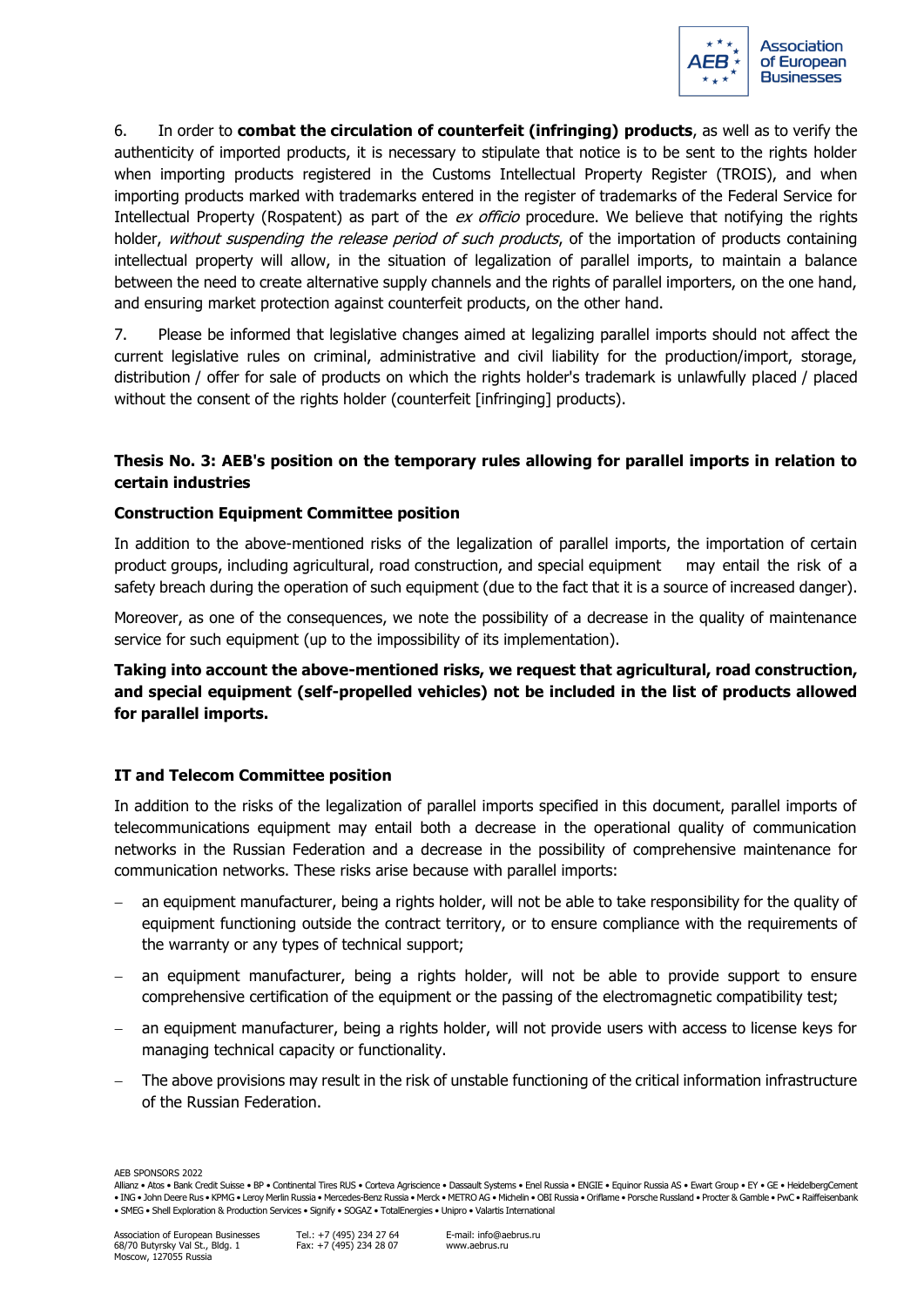

# **Taking into account the above-mentioned risks, we request that telecommunications equipment for building mobile networks not be included in the list of products allowed for parallel imports.**

## **Crop Protection Committee position**

Thanks to the efforts of companies and the support of the Russian governmental authorities, the supply of chemical protection products to the Russian market has not been interrupted and continues, despite unprecedented transport and logistical obstacles and the pressure of external factors.

- − CPPs are imported under Federal Law No. 109 dated July 19, 1997 "On the Safe Handling of Pesticides and Agrochemicals" and substatutory legislation. The main documents required for the importation of a product are the Certificate of State Registration issued by the Ministry of Agriculture of Russia based on the results of state registration tests, the import license issued by the Ministry of Industry and Trade of Russia, the Declaration of Conformity, and others. The recipient/holder of the Certificate shall ensure the safe and effective use of the registered product.
- − If parallel imports are legalized for CPPs, there will be a serious threat that the importer, not being a recipient/holder of the Certificate, will neither be able to ensure the safe and effective use of the imported product nor exclude risks to human health and the environment during its use.

## **In this regard, we believe that there are no grounds for accepting parallel imports of CPPs.**

### **Health and Pharmaceuticals Committee position**

The circulation of medicines in Russia is regulated by Federal Law No. 61-FZ dated April 12, 2010 "On the Circulation of Medicines" in terms of the requirements for their state registration, the introduction of medicines into civil circulation, quality control, pharmacovigilance, labeling, etc., which makes it possible to guarantee the effectiveness, safety, and quality of medicines for Russian patients.

- − With the legalization of parallel imports, there is a risk that a component of this consistently built system will be weakened and could therefore potentially lead to the appearance of low-grade products on the market.
- Besides, due to the lack of clarity of the customs control mechanisms, if there are parallel imports (in particular, the ex officio rules), there will be an additional risk of mixing fake and/or counterfeit products among the original products, which in turn may also lead to damage to the health of patients.
- If there are parallel imports, the manufacturer will not be able to bear responsibility for the quality, efficacy, or safety of the medicine at any stage of circulation, since the medicine will automatically fall out of its control.
- − To eliminate an inventory shortage of medicines, the appropriate temporary mechanisms have already been developed and applied, in particular, Decree of the Government of the Russian Federation No. 593 dated April 5, 2022 "On the Characteristics of Circulation of Medicines for Medical Use in the Event of an Inventory Shortage or the Risk of an Inventory Shortage in Connection with the Introduction of Restrictive Measures of an Economic Nature Against the Russian Federation."
- If, due to the need for extraordinary actions on the part of the Government of the Russian Federation, medicines are still considered for inclusion in the list in accordance with Decree No. 506 or are imported under Federal Law No. 64-FZ dated March 26, 2022 (import of registered medicines into Russia in foreign packages with a label in Russian), when making such decision, we propose to be guided solely by the criterion of an inventory shortage / risk of an inventory shortage of medicines and the impossibility of their supply by the manufacturer in accordance with existing legislation.

AEB SPONSORS 2022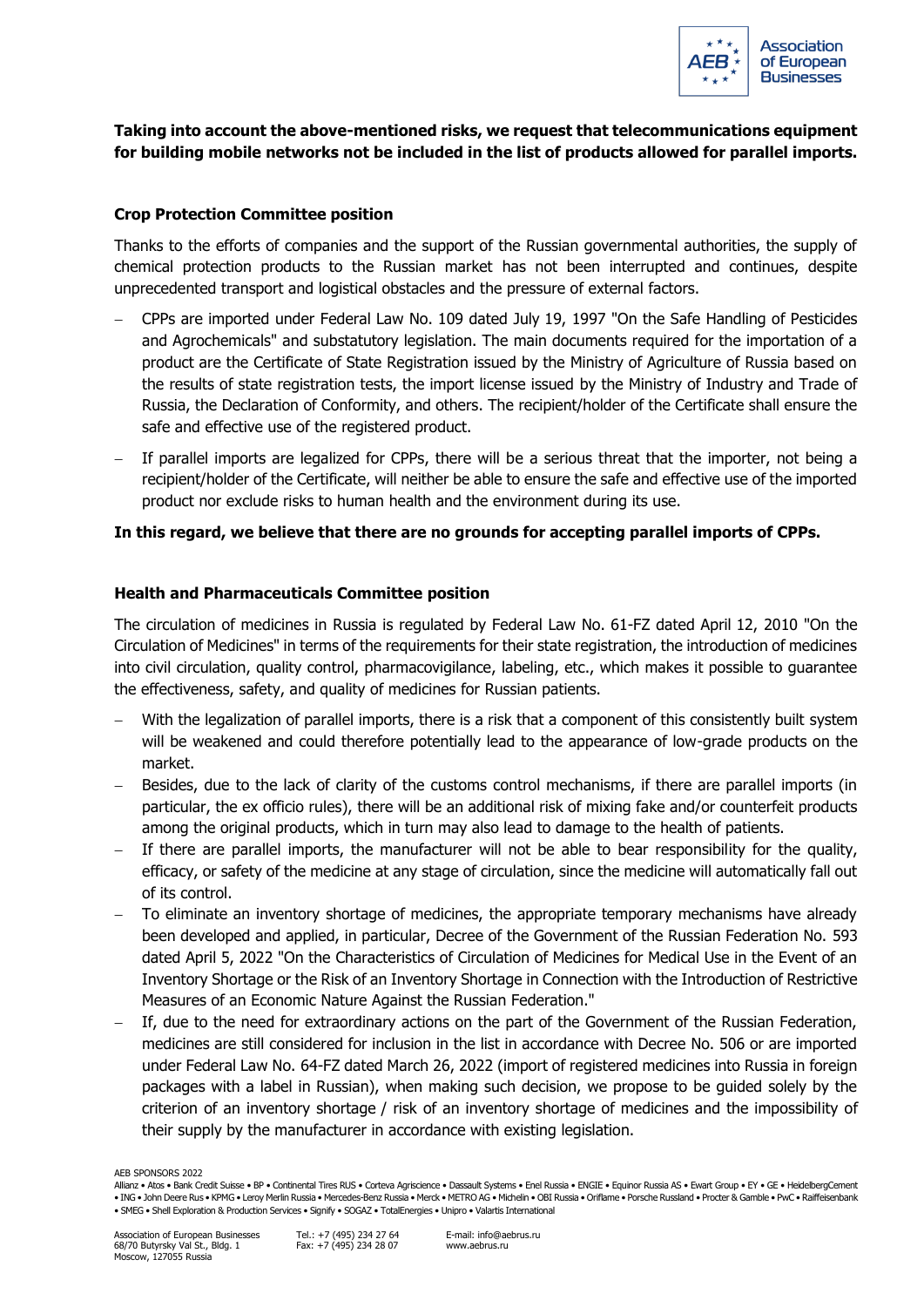

# **In view of the above risks, we request not to consider medicines for inclusion in the list of products for parallel imports.**

## **Medical Devices Working Group position**

Parallel imports of medical equipment, as well as consumables and spare parts for medical equipment, carry huge risks for the safety of medical personnel and patients.

- In the absence of the ability of the manufacturer (rights holder) to fully control the supply of medical devices to the Russian Federation, a direct threat to the life and health of individuals arises:
	- $\circ$  the manufacturer will not be able to guarantee the quality or the maintenance (including warranty maintenance) of medical devices supplied as part of parallel imports;
	- $\circ$  the responsibility for the monitoring and corrective actions lies with the manufacturer's authorized representative (as a rule, the holder of the marketing authorization);
	- $\circ$  there is a high probability of importing medical devices that do not fully comply with the characteristics of similar medical devices that are registered by the manufacturer (rights holder) or its authorized representative in the Russian Federation in accordance with the requirements of Russian laws and the relevant registration documents for them;
	- $\circ$  the absence of an up-to-date IB database and, as a result, the impossibility of making mandatory modifications for the manufacturer.
- − Compulsory restriction of products / creation of non-market preferences for manufacturers of medical equipment from other countries will be a demotivating factor for introducing innovative products to the Russian market. This may slow down the development and implementation of new methods of diagnostics and treatment, and subsequently lead to a decrease in the quality of medical care.

# **Due to the above risks, we request not to extend parallel imports to medical equipment, spare parts, consumables, or components for medical equipment.**

### **Non-food FMCG Working Group position**

Perfume and cosmetic products, household chemicals and hygiene products (disposable diapers, pads, wipes, etc.) are a special group of goods that can have a direct impact on human health. Most of the goods of these categories are subject to the procedure of conformity assessment by state registration before release into the market, and the manufacturer (a person authorized by the manufacturer) is responsible for the quality and safety of these products.

Perfume and cosmetic products (PCP) and household chemicals are a mixture of chemicals that are applied to or come into contact with the skin and mucosa. Hygienic products also come in contact with skin and mucous membranes when used. In order to prevent potential risks to the health of consumers for these groups of products, the legislation establishes strict requirements for product safety, precautions, requirements for the conditions of transportation and storage of products. In addition, the manufacturers of these product groups have their own strict internal requirements for the storage and transportation of products. The question of the possibility of compliance with all conditions ensuring the safety of products by parallel importers remains open, which jeopardizes the health of consumers and may cause damage to the business reputation of the manufacturer (rightsholder), to which consumers will direct their claims on product quality and safety.

At the moment, the perfume and cosmetics industry, manufacturers and importers of household chemicals and hygiene products are making significant efforts to maintain and expand the range, including by creating

AEB SPONSORS 2022